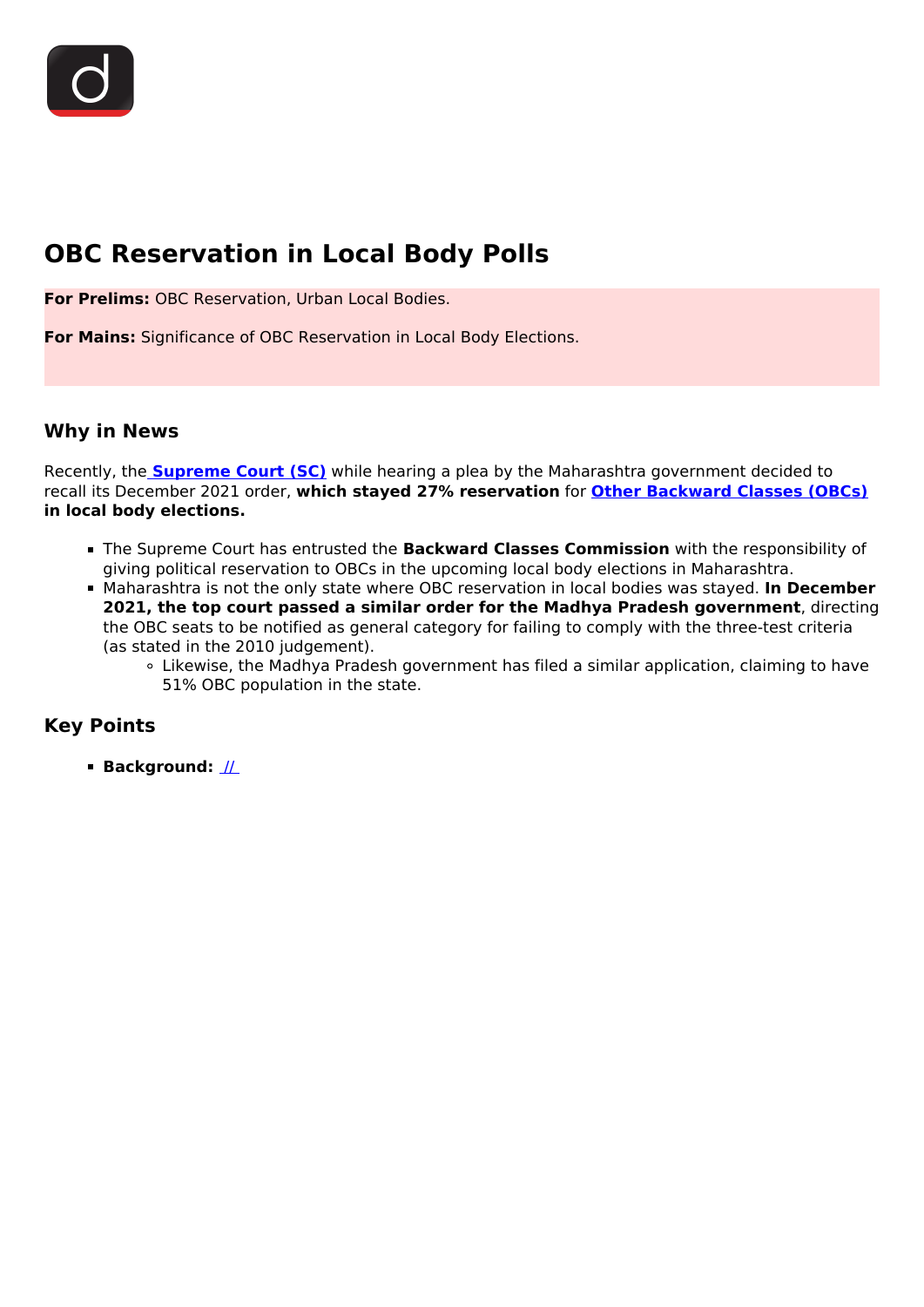### **THE GIST**

- The apex court's latest order in Rahul Ramesh Wagh v. State of Maharashtra & Ors. makes it mandatory that the principles laid down by the Supreme Court for providing reservation to OBCs in local bodies shall be followed across the country.
- A five-judge Constitution Bench in the K. Krishnamurthy (Dr.)  $\nu$ . Union of India (2010) judgment said that barriers to political participation are not the same as barriers to education and employment. Though reservation to local bodies is permissible. the top court declared that the same is subject to three conditions: 1) to set up a dedicated Commission to conduct empirical inquiry into the nature of the backwardness in local bodies, 2) to specify the proportion of reservation required to be provisioned local body-wise 3) such reservation shall not exceed aggregate of 50% of the total seats reserved for SCs/STs/OBCs taken together.
- Maharashtra had constituted a Commission to ascertain the backwardness of OBCs in June 2021. But without waiting for an empirical report, an ordinance was promulgated to amend the Maharashtra Zilla Parishads Act, **Panchavat Samitis Act and the** Maharashtra Village Panchayat Act so as to conduct local body elections with OBC reservation. This was struck down by the Supreme court.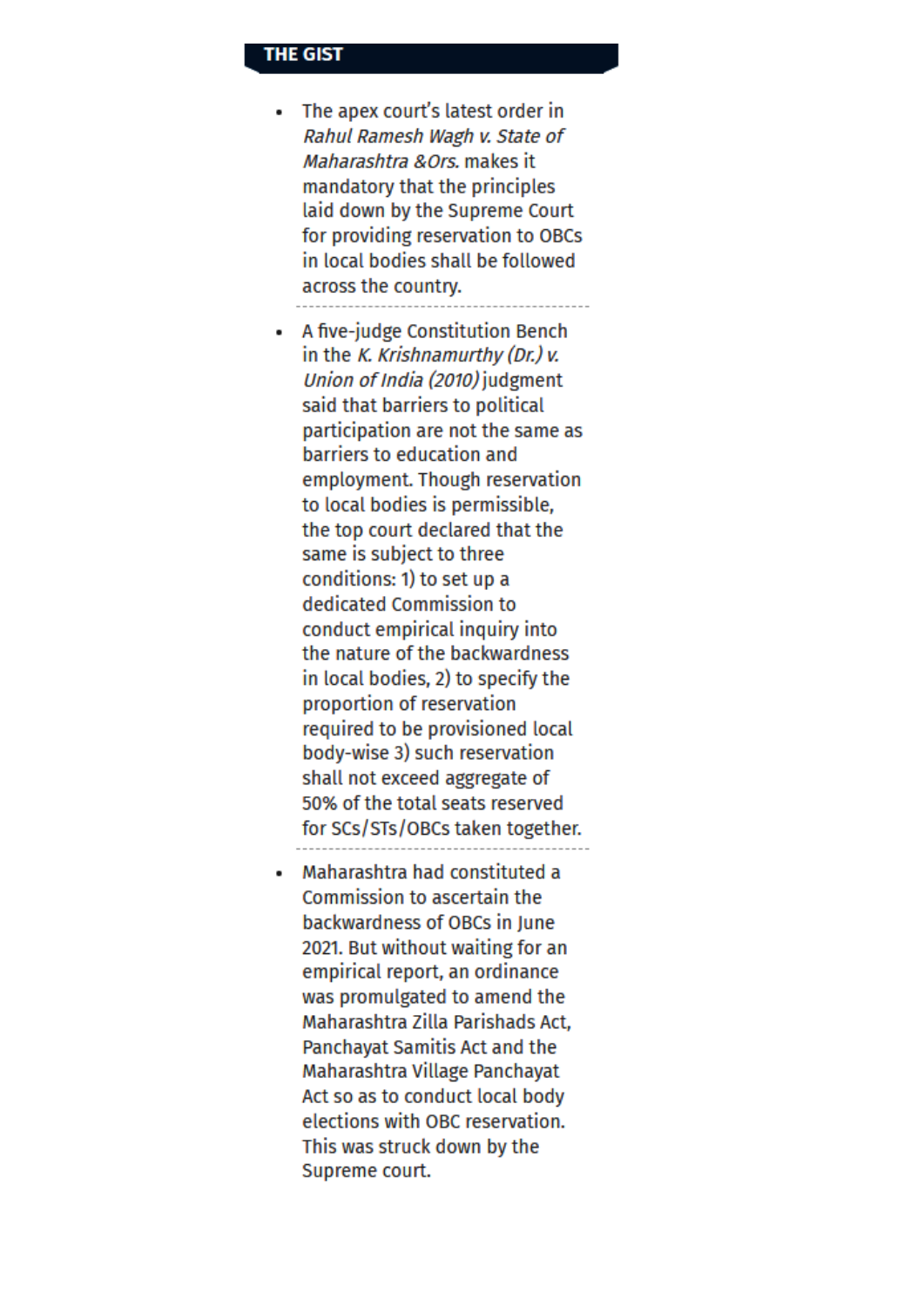- $\circ$  In March 2021, the SC asked the state government to comply with triple conditions  $$ **setting up a dedicated commission for collecting empirical data on the OBC population, specifying the proportion of reservation and ensuring that the cumulative share of reserved seats don't breach 50% of total seats.**
- Following the SC order, the government appointed the **dedicated commission for empirical data of OBCs and also promulgated an ordinance** to give up to 27% reservation to the OBCs in local bodies without exceeding the 50% ceiling limit of the reservation.
- However, the apex court **stayed it in December 2021, saying it cannot be implemented without the empirical data,** and asked the State Election Commission (SEC) to **convert the OBC seats into the general category and hold the elections.**

#### **Plea:**

- The Maharashtra government claimed that the top court's December order would result in two adverse effects.
- The persons belonging to **OBC are deprived of an opportunity to be elected to the elected positions through democratic process** and fulfill the aspirations of not only the residents of the OBC community but everyone else, which helps in the development of leadership quality in such communities.
- Such inadequate representation or non-representation of OBCs is strictly contrary to the object, intent and purpose of the Constitutional scheme.
- The state also claimed that **it had already complied with two of the three-fold test guidelines by appointing a commission and gathering data.**
- The reservation in various districts of Maharashtra is **based on the proportion of population of OBCs in the respective districts** and is not a blanket reservation of 27% in all the districts in the entire state of Maharashtra.
- As an intermediate measure to justify the 27% OBC quota in local bodies, the state referred to a sample survey which said that the distribution of OBCs in the sample size was found to be 48.6%.

## **SC's Direction:**

The Supreme Court directed the Maharashtra government to submit data on OBCs to the MSCBC (Maharashtra State Commission for Backward Classes) to examine its **correctness and make recommendations on their representation in elections** for the local bodies.

## **Implications:**

- The SC's order has increased the **chances of restoring the OBC quota in the upcoming local bodies polls.**
- The government data includes **the various surveys of the state's rural development department and urban development department** carried out in the local bodies for poverty alleviation, health and education sectors.
- The government is likely to **refer to the data of the previous backward classes commission** and the census 2011 data as well.
- The government should ensure proper coordination with the MSCBC and the State Election Commission (SEC) and should work together to restore the OBC quota in the local bodies.

## **The 2010 Judgement**

- The five-judge Constitution Bench decision in *K. Krishnamurthy (Dr.) v. Union of India* (2010) wherein the Supreme Court had **interpreted Article 243D(6) and Article 243T(6), which permit reservation by enactment of law for backward classes in panchayat and municipal bodies respectively,** to hold that barriers to political participation are not the same as that of the barriers that limit access to education and employment.
- **However, for creating a level playing field, reservation may be desirable as mandated by the** aforementioned Articles which **provide a separate constitutional basis for reservation, as distinct from what are conceived under Article 15 (4) and Article 16 (4) which form the basis for reservation in education and employment.**
- Though reservation to local bodies is permissible, the top court declared that the same is subject to empirical finding of backwardness in relation to local bodies as fulfilled through the three tests.